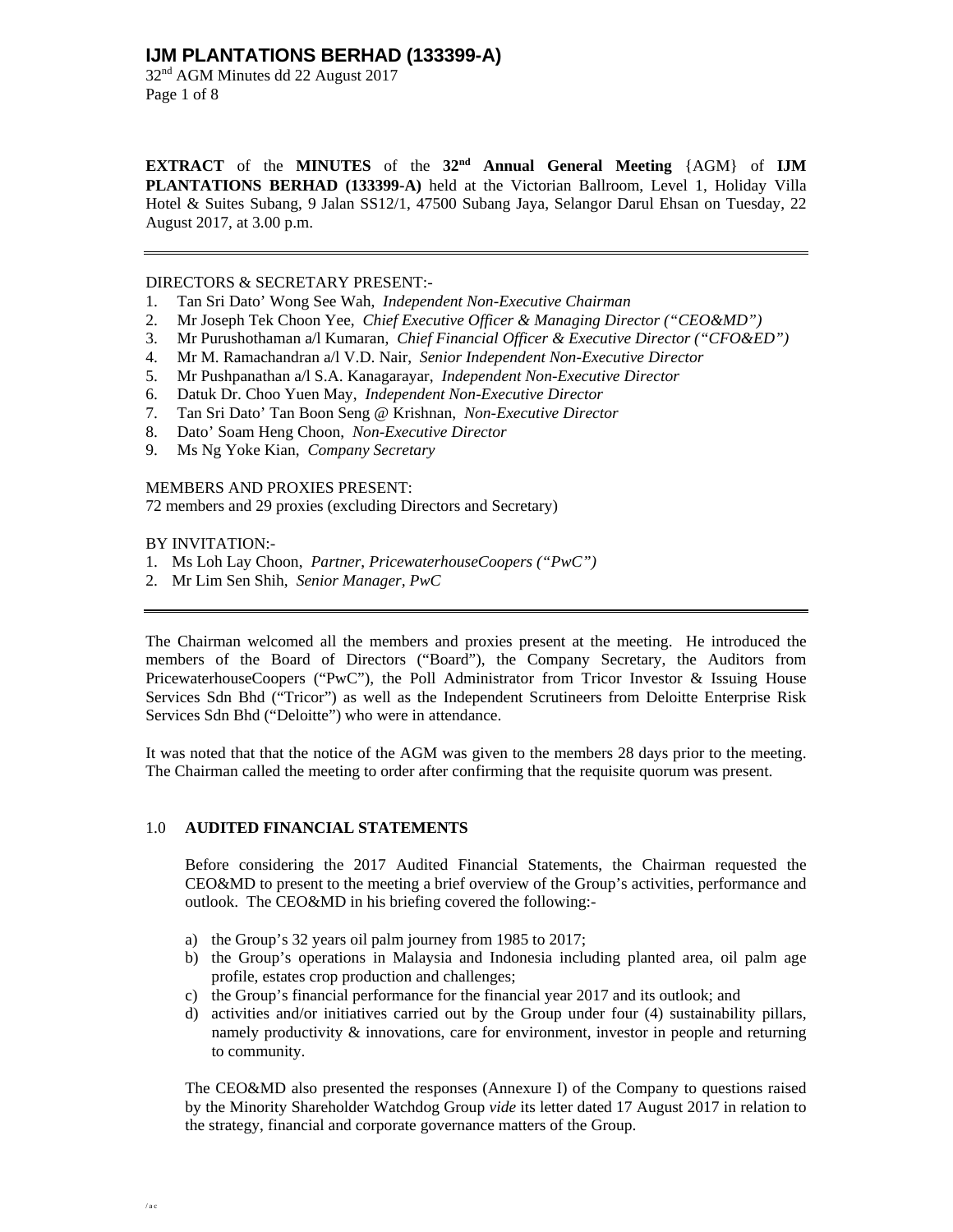Page 2 of 8

After the presentation of the CEO&MD, the Chairman invited questions and comments from the floor in connection with the 2017 Audited Financial Statements and the presentation, and the questions were responded to by the CEO&MD and/or CFO&ED accordingly (Annexure II).

The audited financial statements for the year ended 31 March 2017, Directors' Report and Statement together with the Independent Auditors' Report thereon were received, following the completion of the clarifications to members in connection with the audited financial statements.

### 2.0 **POLL VOTING**

The Chairman informed that all the resolutions to be considered at the meeting would be put to vote by poll via e-voting system.

### 3.0 **RESOLUTIONS OF THE MEETING**

#### 3.1 **Re-election of Directors**

 The Chairman informed that Resolutions 1 and 2 were on the re-elections of Dato' Soam Heng Choon and Mr Joseph Tek Choon Yee, who were retiring by rotation in accordance with Article 84 of the Company's Articles of Association, while Resolution 3 was on the re-election of Datuk Dr. Choo Yuen May, who was appointed to the Board on 1 November 2016 and was retiring in accordance with Article 88 of the Articles of Association.

 The Chairman also informed that, being eligible for re-election, the retiring Directors had offered themselves for re-election.

#### 3.2 **Re-appointment of Directors**

 The Chairman further informed that Resolution 4 related to his re-appointment, while Resolution 5 was on the re-appointment of Mr M. Ramachandran A/L V. D. Nair. He explained that Mr Ramachandran and himself were above the age of 70 and were re-appointed at the last AGM to hold office until the conclusion of the AGM today. The passing of Resolutions 4 and 5 would authorise their continuation in office and thereafter they would be subject to retirement by rotation pursuant to the Articles of Association of the Company.

It was noted that the performance of each Director who was subject for re-election or re-appointment had been assessed through the Board annual evaluation, and the Nomination & Remuneration Committee ("NRC") and the Board were satisfied with the performance and effectiveness of the Directors.

#### 3.3 **Re-appointment of Auditors**

 The Resolution 6 related to the re-appointment of external Auditors. The Chairman informed that PwC had expressed their willingness to continue in office and the Board had endorsed the recommendation of the Audit Committee for PwC to be reappointed as Auditors.

#### 3.4 **Retention of Independent Non-Executive Directors**

 The Chairman handed over the Chair to Tan Sri Dato' Tan Boon Seng @ Krishnan in view that Resolution 7 is pertaining to his retention as an Independent Non-Executive Director ("INED") after serving for more than nine (9) years as an INED. It was noted that Resolution 7 was conditional upon the passing of Resolution 4.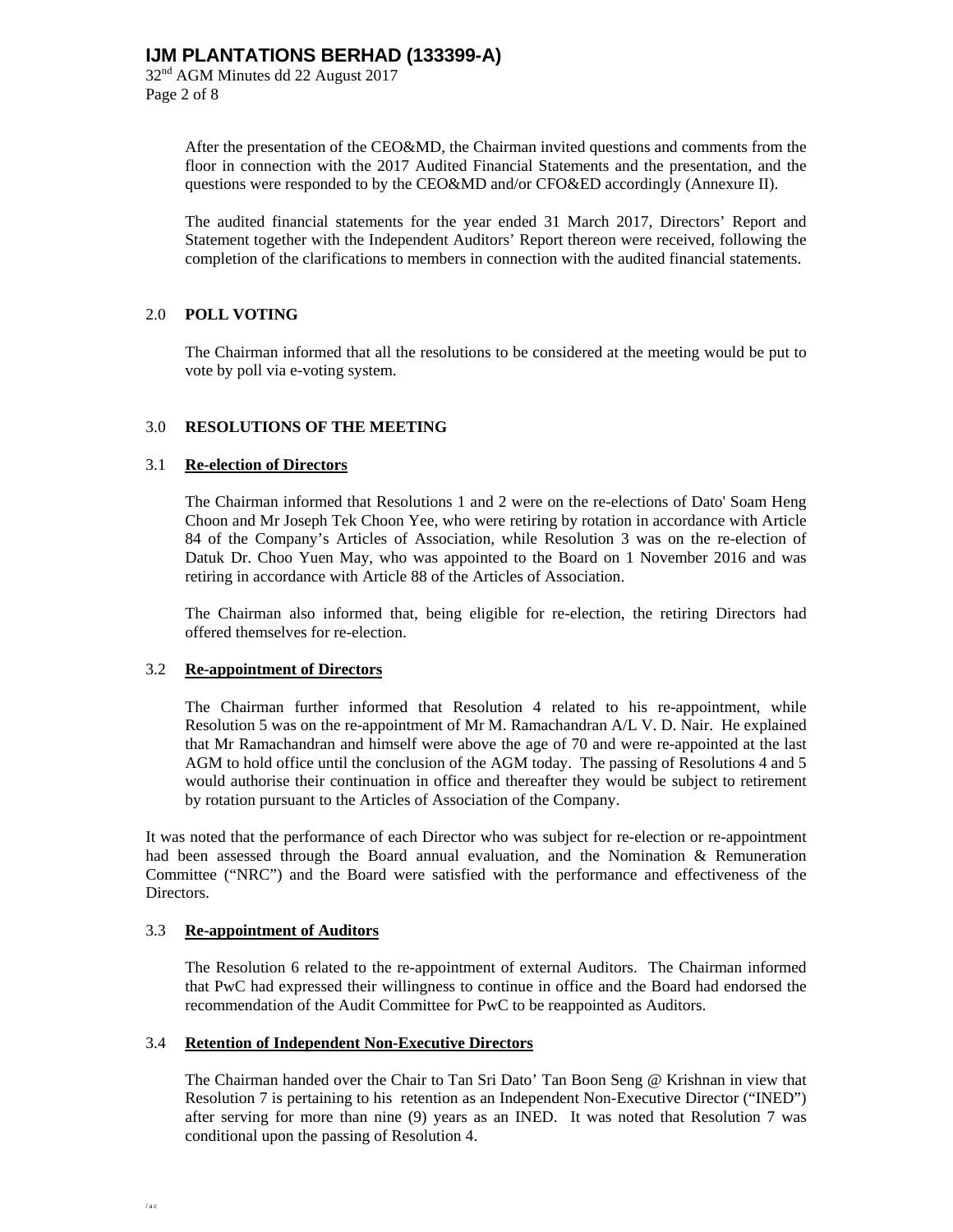32nd AGM Minutes dd 22 August 2017 Page 3 of 8

> Tan Sri Krishnan Tan took over the Chair and informed that the Board via its NRC had reviewed and assessed the performance and independence of Tan Sri Dato' Wong See Wah and was of the view that his length of service on the Board did not impair his independence.

> The justification for the retention of Tan Sri Wong provided in the Statement on Corporate Governance and notes to the Notice of AGM in the Annual Report was reproduced as follows:-

> *Tan Sri Wong had completed his 9-year tenure on 16 August 2015, and was retained as an Independent Non-Executive Chairman by the shareholders of the Company at the AGMs held on 21 August 2015 and 23 August 2016. Tan Sri Wong has developed a good understanding of the Group's business operations over time and thus enabling him to challenge Management on the Group's businesses and strategies in a constructive manner. He provides leadership for the Board and facilitates the Board to perform its responsibilities effectively through his independent and objective chairmanship. In addition to his exemplary leadership, Tan Sri Wong often demonstrates the values and principles associated with independence during Board discussions. He always seeks clarifications, when necessary, and expresses his views and debates issues objectively, besides challenging Management on important issues raised at various formal and informal meetings.*

> With the above justification, the Board recommended that the members to vote in favour of Resolution 7.

> Upon completion of the briefing on the Resolution 7, Tan Sri Krishnan Tan handed over the Chair back to the Chairman.

> The Chairman continued with Resolution 8 on the retention of Mr Ramachandran who had also served as an INED for more than nine (9) years. It was noted that Resolution 8 was conditional upon the passing of Resolution 5. The Chairman informed that the Board via its NRC had reviewed and assessed the performance and independence of Mr Ramachandran and was of the view that he would be able to continue exercising independent judgement despite his long relationships with the Board.

> The justification for the retention of Mr Ramachandran provided in the Statement on Corporate Governance and notes to the Notice of AGM in the Annual Report was reproduced as follows:-

> *Mr Ramachandran, a renowned plantation industry expert, had completed his 9-year tenure on 28 May 2016, and was retained as an Independent Non-Executive Director following the approval of shareholders at the last AGM held on 23 August 2016. His vast experience and indepth knowledge in the plantation industry complements the business of the Group. He often shares his insights and raises pertinent questions to the Management on various issues Mr Ramachandran also demonstrates his independence and provides objective views during deliberations at all the Board and Board Committee meetings. He often brings balanced perspectives, highlights issues and/or provides suggestions on various areas including but not limited to strategies, operations, governance and sustainability. He is also able to provide constructive views and participate actively at all the formal and informal meetings.*

> With the above justification, the Board recommended that the members to vote in favour of Resolution 8.

### 3.5 **Directors' Fees**

 The Chairman informed that Resolution 9 was to authorise the payment of Directors' fees of RM743,417 for the year ended 31 March 2017 to be divided amongst the Directors in such manner as the Directors may determine.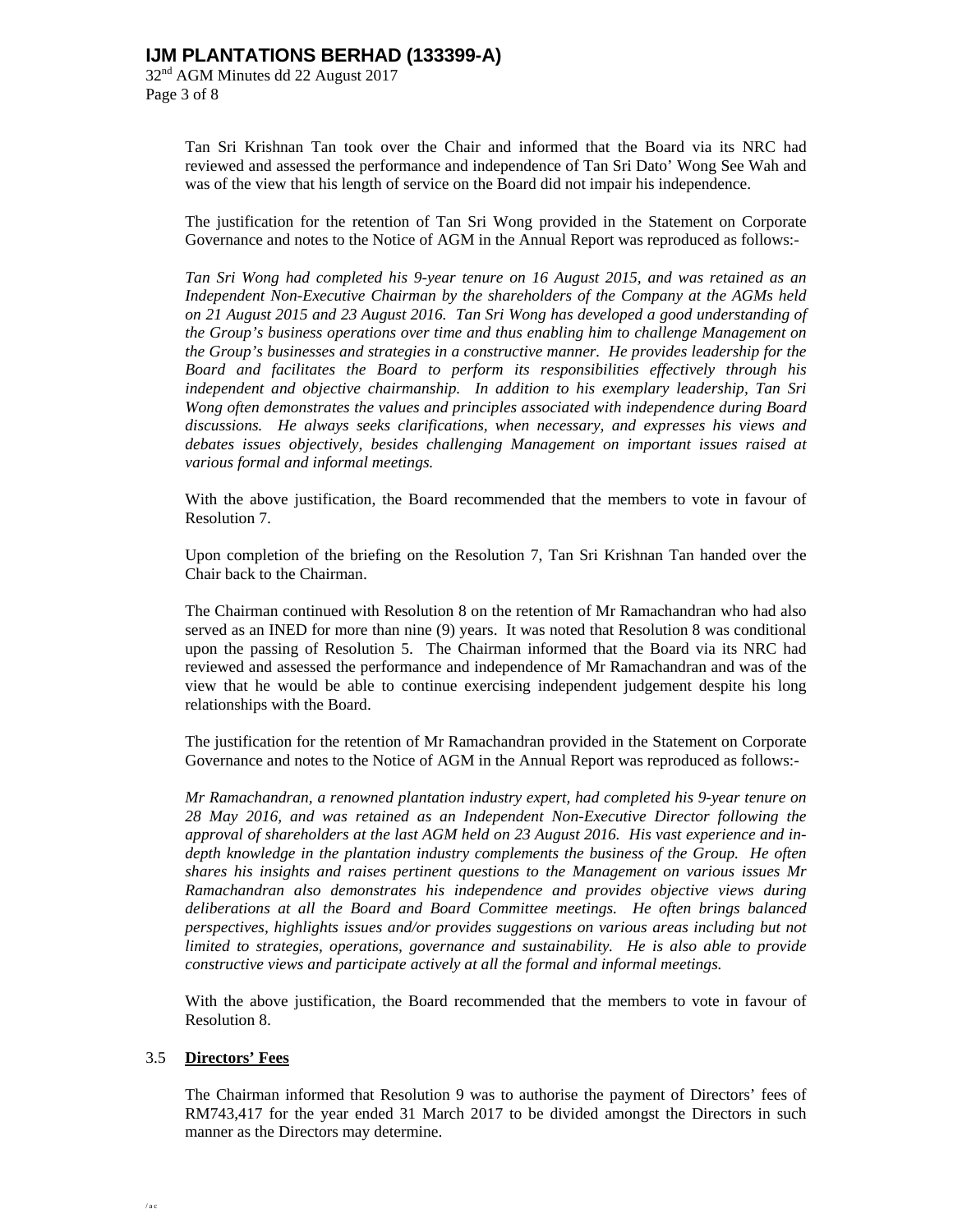32nd AGM Minutes dd 22 August 2017 Page 4 of 8

> The Chairman also informed that the interested Non-Executive Directors would abstain themselves from voting on Resolution 9.

### 3.6 **Directors' Meeting Allowance**

 The Chairman informed that Resolution 10 was to authorise the payment of meeting allowance to the Non-Executive Directors up to an amount of RM100,000 for the period from 31 January 2017 until the next AGM.

 The Chairman also informed that the interested Non-Executive Directors would abstain themselves from voting on Resolution 10.

### 3.7 **Authority to Issue Shares Under Sections 75 and 76**

 The Resolution 11 related to Authority to Issue Shares under Sections 75 and 76 of the Companies Act 2016. The Chairman informed that the Board wished to seek the approval of members and proxies present to renew the mandate to issue not more than 10% of the total number of issued shares of the Company for purposes of funding future investment projects, working capital and acquisitions and/or so forth. The approval was sought to provide flexibility and avoid any unnecessary delay and cost in convening a general meeting for such issuance of shares should the need arise.

 The Company would make an announcement accordingly, of the actual purpose and utilisation of proceeds should there be a decision to issue new shares. The approval of the relevant authorities would be still required before any share could be issued by the Company.

### 3.8 **Proposed Renewal of Share Buy Back Authority**

 The Chairman indicated that Resolution 12 was on the Proposed Renewal of Share Buy-Back Authority. The proposed renewal was to enable the Company to purchase its shares from Bursa Malaysia at prices which the Board views as favourable, so as to support its fundamental value, should the need arise. The Board was of the opinion the proposed renewal was in the best interest of the Company.

The Chairman invited questions and comments from the floor in connection with all the resolutions tabled at the AGM. After attending and/or providing the clarification sought on some of the resolutions (Annexure II), the Chairman proceeded to the poll voting.

### 4.0 **POLL PROCESS**

Puan Suzana from Tricor was invited to explain the poll voting procedure to the members and/or proxies present. The members and/or proxies were advised to cast their votes either using the e-Vote apps or iPad e-voting kiosk.

After the voting, the Chairman adjourned the meeting and invited the members and proxies for refreshments while the votes were being verified by Tricor (as Poll Administrator) and Deloitte (as Independent Scrutineers).

### 5.0 **POLL RESULTS**

 The Chairman welcomed the members and proxies back to the meeting. Mr Anthony Tai from Deloitte was invited to announce the results of the poll. Based on the poll results, the Chairman declared the following Resolutions 1 to 12 were carried:-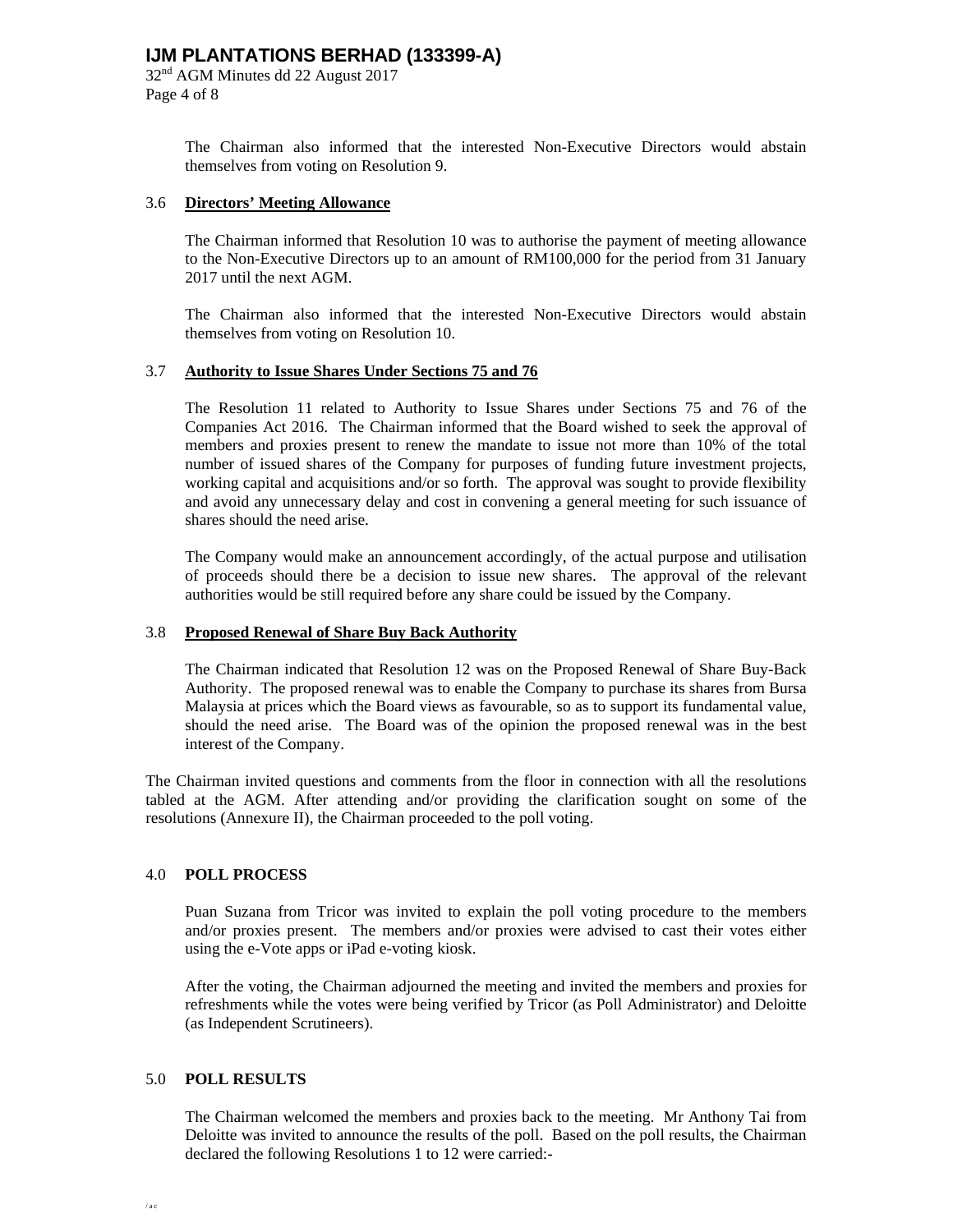32nd AGM Minutes dd 22 August 2017 Page 5 of 8

## 5.1 Re-election of Dato' Soam Heng Choon as Director

| Resolution 1  | Number of Shares | %          |
|---------------|------------------|------------|
| Voted FOR     | 669.544.939      | 99.993111  |
| Voted AGAINST | 46.125           | 0.006889   |
|               | 669,591,064      | 100.000000 |

## (ABSTAINED: None)

 It was resolved that Dato' Soam Heng Choon be re-elected as Director pursuant to Article 84 of the Articles of Association.

## 5.2 Re-election of Mr Joseph Tek Choon Yee as Director

| Resolution 2  | Number of Shares | $\%$       |
|---------------|------------------|------------|
| Voted FOR     | 669.590.839      | 99.999966  |
| Voted AGAINST | 225              | 0.000034   |
|               | 669,591,064      | 100.000000 |

## (ABSTAINED: None)

 It was resolved that Mr Joseph Tek Choon Yee be re-elected as Director pursuant to Article 84 of the Articles of Association.

## 5.3 Re-election of Datuk Dr. Choo Yuen May as Director

| Resolution 3  | Number of Shares | $\frac{9}{6}$ |
|---------------|------------------|---------------|
| Voted FOR     | 669.590.839      | 99.999966     |
| Voted AGAINST | 225              | 0.000034      |
|               | 669,591,064      | 100.000000    |

### (ABSTAINED: None)

 It was resolved that Datuk Dr. Choo Yuen May be re-elected as Director pursuant to Article 88 of the Articles of Association.

## 5.4 Re-appointment of Tan Sri Dato' Wong See Wah as Director

| <b>Resolution 4</b> | Number of Shares | $\frac{\%}{\ }$ |
|---------------------|------------------|-----------------|
| Voted FOR           | 669, 200, 139    | 99.941632       |
| Voted AGAINST       | 390,825          | 0.058368        |
|                     | 669,590,964      | 100.000000      |

## (ABSTAINED: None)

It was resolved that Tan Sri Dato' Wong See Wah be reappointed as Director.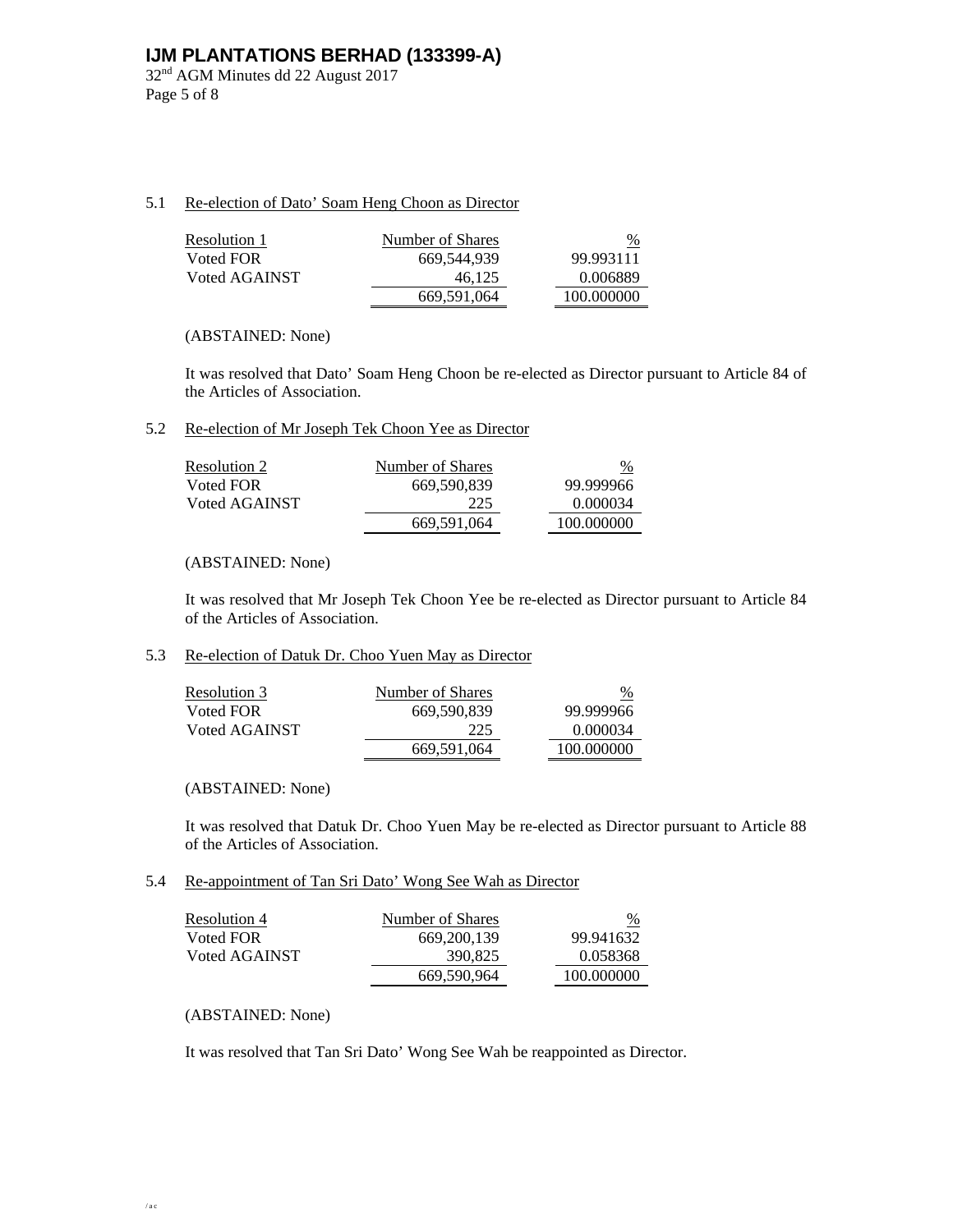32nd AGM Minutes dd 22 August 2017 Page 6 of 8

## 5.5 Re-appointment of Mr M. Ramachandran A/L V. D. Nair as Director

| <b>Resolution 5</b> | Number of Shares | %          |
|---------------------|------------------|------------|
| Voted FOR           | 502,237,377      | 92.287828  |
| Voted AGAINST       | 41,970,225       | 7.712172   |
|                     | 544, 207, 602    | 100.000000 |

(ABSTAINED: 125,383,362 shares)

It was resolved that Mr M. Ramachandran A/L V. D. Nair be reappointed as Director.

### 5.6 Re-appointment of Auditors

| Resolution 6  | Number of Shares | $\frac{9}{6}$ |
|---------------|------------------|---------------|
| Voted FOR     | 669.590.039      | 99.999847     |
| Voted AGAINST | 1.025            | 0.000153      |
|               | 669.591.064      | 100.000000    |

## (ABSTAINED: None)

It was resolved that PricewaterhouseCoopers be re-appointed as Auditors and that the Directors be authorised to fix their remuneration.

5.7 Retention of Tan Sri Dato' Wong See Wah as Independent Non-Executive Director

| Resolution 7  | Number of Shares | $\%$       |
|---------------|------------------|------------|
| Voted FOR     | 669, 200, 139    | 99.941632  |
| Voted AGAINST | 390.825          | 0.058368   |
|               | 669,590,964      | 100.000000 |

(ABSTAINED: None)

 It was resolved that Tan Sri Dato' Wong See Wah shall continue to serve as an Independent Non-Executive Director of the Company notwithstanding that his tenure as an independent director has exceeded a cumulative term of nine (9) years.

### 5.8 Retention of Mr M. Ramachandran A/L V. D. Nair as Independent Non-Executive Director

| Resolution 8  | Number of Shares | $\frac{9}{6}$ |
|---------------|------------------|---------------|
| Voted FOR     | 543,814,977      | 99.927854     |
| Voted AGAINST | 392.625          | 0.072146      |
|               | 544, 207, 602    | 100.000000    |

### (ABSTAINED: 125,383,362 shares)

 It was resolved that Mr M. Ramachandran A/L V. D. Nair shall continue to serve as an Independent Non-Executive Director of the Company notwithstanding that his tenure as an independent director has exceeded a cumulative term of nine (9) years.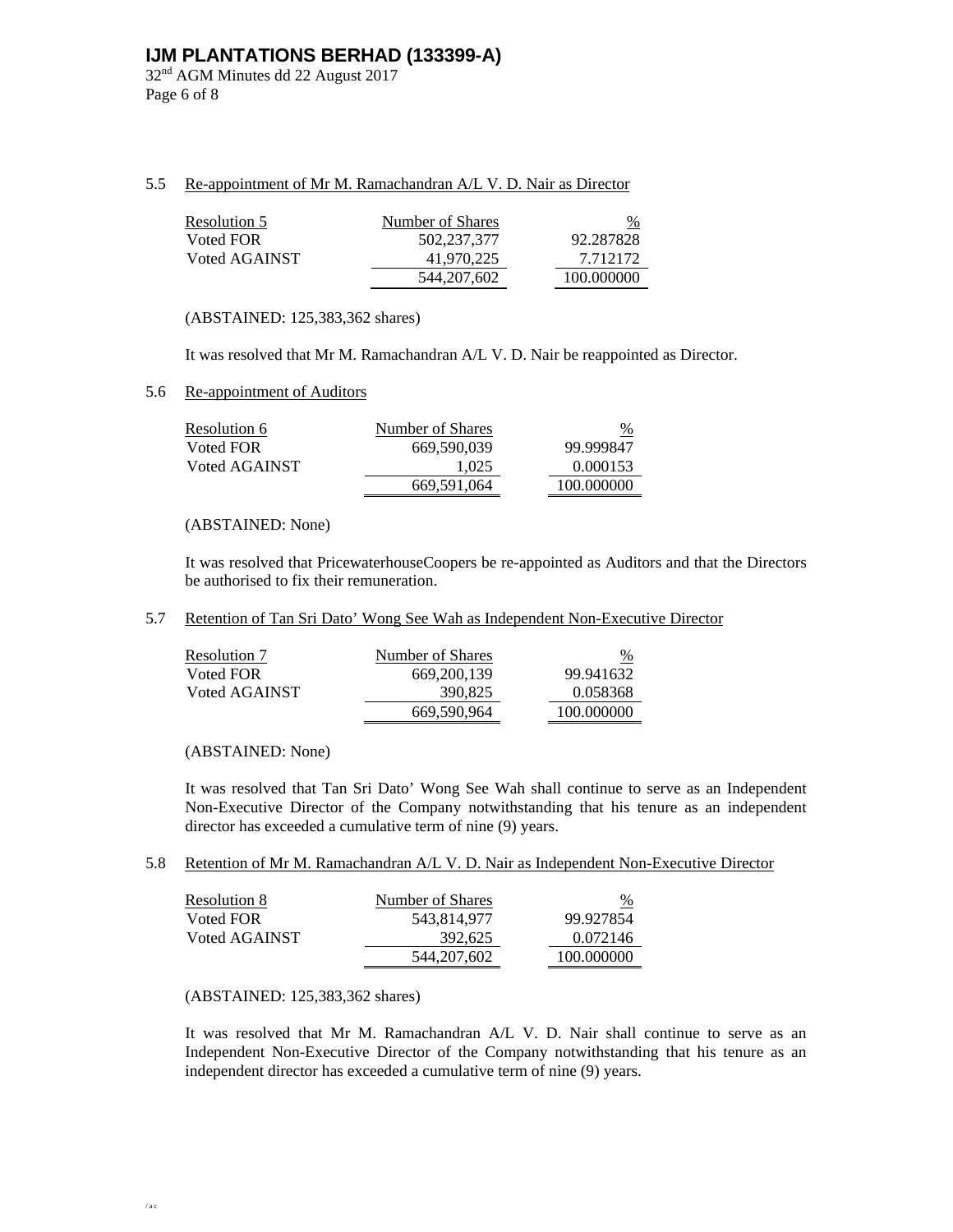32nd AGM Minutes dd 22 August 2017 Page 7 of 8

## 5.9 Directors' Fees

| <b>Resolution 9</b> | Number of Shares | $\frac{0}{0}$ |
|---------------------|------------------|---------------|
| Voted FOR           | 668.871.298      | 99.999446     |
| Voted AGAINST       | 3.706            | 0.000554      |
|                     | 668.875.004      | 100.000000    |

### (ABSTAINED: 716,060 shares)

It was resolved that the Directors' fees of RM743,417 for the year ended 31 March 2017 be approved to be divided amongst the Directors in such manner as they may determine.

### 5.10 Directors' Meeting Allowance

| Resolution 10 | Number of Shares | $\frac{\%}{\ }$ |
|---------------|------------------|-----------------|
| Voted FOR     | 668.871.298      | 99.999446       |
| Voted AGAINST | 3.706            | 0.000554        |
|               | 668.875.004      | 100.000000      |

(ABSTAINED: 716,060 shares)

It was resolved that the payment of meeting allowance to the Non-Executive Directors up to an amount of RM100,000 for the period from 31 January 2017 until the next Annual General Meeting be approved.

## 5.11 Authority to Issue Shares under Sections 75 and 76

| Resolution 11 | Number of Shares | $\%$       |
|---------------|------------------|------------|
| Voted FOR     | 668.752.089      | 99.874711  |
| Voted AGAINST | 838.925          | 0.125289   |
|               | 669,591,014      | 100.000000 |

### (ABSTAINED: None)

It was resolved that the Directors be and are hereby authorised, pursuant to Sections 75 and 76 of the Companies Act 2016, to allot and issue not more than ten percent (10%) of the total number of issued shares of the Company at any time, upon such terms and conditions and for such purposes as the Directors in their absolute discretion deem fit or in pursuance of offers, agreements or options to be made or granted by the Directors while this approval is in force, and that the Directors be and are hereby further authorised to make or grant offers, agreements or options which would or might require shares to be issued after the expiration of the approval hereof.

#### 5.12 Proposed Renewal of Share Buy-Back Authority

| Resolution 12 | Number of Shares | $\frac{\%}{\ }$ |
|---------------|------------------|-----------------|
| Voted FOR     | 668.779.589      | 99.878810       |
| Voted AGAINST | 811.475          | 0.121190        |
|               | 669,591,064      | 100.000000      |

(ABSTAINED: None)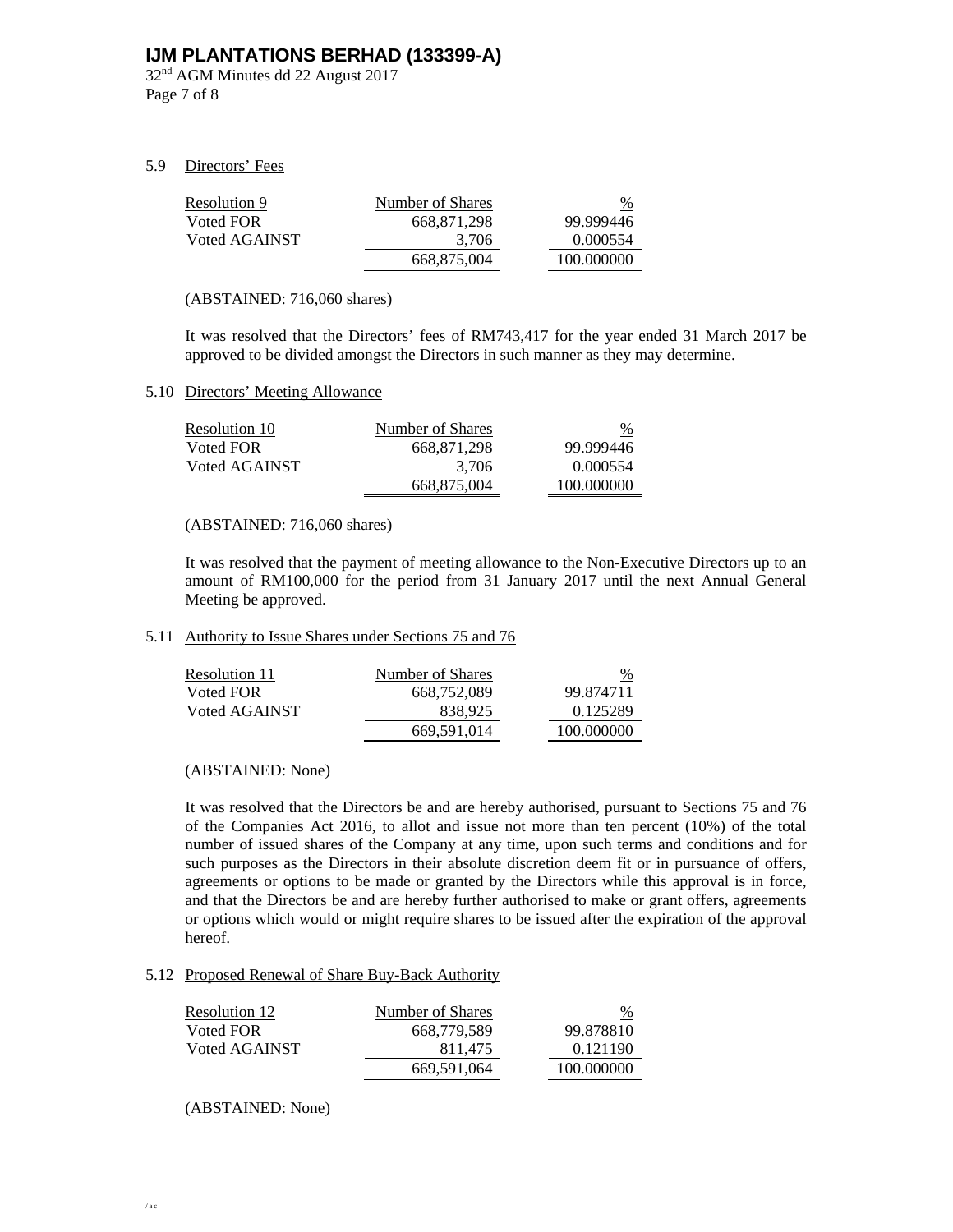32nd AGM Minutes dd 22 August 2017 Page 8 of 8

> It was resolved that the Directors be and are hereby authorised to purchase the ordinary shares of the Company through the stock exchange of Bursa Malaysia Securities Berhad at any time upon such terms and conditions as the Directors in their absolute discretion deem fit provided that:-

- i) the aggregate number of shares purchased (which are to be treated as treasury shares) does not exceed ten per cent (10%) of the total number of issued shares of the Company; and
- ii) the funds allocated for the purchase of shares shall not exceed its retained profits;

and that the Directors be and are hereby further authorised to deal with the treasury shares in their absolute discretion (which may be distributed as dividends, resold, transferred, cancelled and/or in any other manner as prescribed by the Companies Act 2016, and the relevant rules, regulations and/or requirements)

and that such authority shall continue to be in force until:-

- a) the conclusion of the next Annual General Meeting ("AGM");
- b) the expiration of the period within which the next AGM is required by law to be held; or
- c) revoked or varied in a general meeting;

whichever occurs first.

## 6.0 **TERMINATION**

There being no other business, the meeting was terminated at 5.05 p.m. with a vote of thanks to the Chair.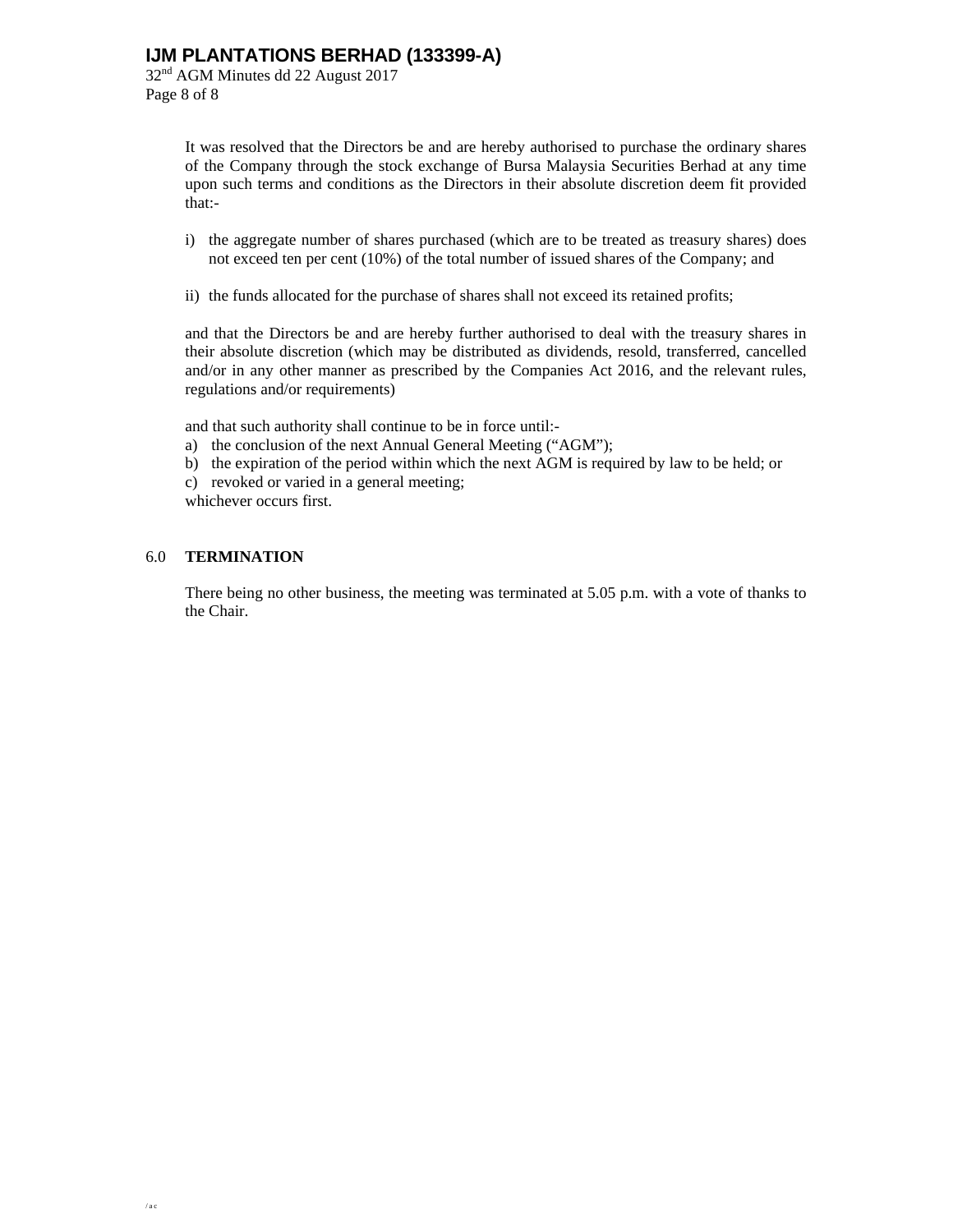32nd AGM Minutes dd 22 August 2017 Page 1 of 3

## **Reply to the enquiries from Minority Shareholder Watchdog Group vide letter dated 17 August 2017**

## **Strategic & Financial Matters**

- 1. The Group sells CPO using the MPOB's average price mechanism either on spot or long term contracts as well as hedging through forward sales and/or CPO pricing swap arrangements.
	- (a) In FY2017, what was the percentage of sales done through forward sales and/or swap arrangements?

For the Malaysian operations, forward sales volume accounted for 6% of the total CPO sales. Swap contracts constituted 24% of the volume of CPO sold in FY2017 while the spot sales were 5%.

(b) In the guidelines set by the Board, was there a limit or capping for CPO sales in percentage, done through forward sales or swap contracts?

The Group has a policy that allows management to sell up to 50% of its own CPO forward on a 12 months rolling basis. Depending on market prices and demand, quantities are committed. Where physical buyers are not available, non-physical swap contracts offered by financial institutions are relied upon.

- 2. Shortage of labour has been a pressing issue in the palm oil industry. It has cost some companies millions of Ringgit in lost revenue.
	- (a) How critical was the labour shortage issue in the Group and was there any loss of revenue in FY2017 due to the shortage of labour?

The shortage of labour is less acute in Sabah as compared to Peninsular Malaysia. The issue in Sabah is more about securing skilled harvesters for tall palms. In FY2017, the demand on scarce labour resource was less felt due to the lower crop production that resulted from the El Nino weather impact. The Group has not incurred any loss of revenue in FY2017 due to shortage of labour.

(b) Could the Board share the mechanisation that had been implemented and the results achieved in terms of labour ratio per hectare or the cost saved?

The Group's investment in mechanisation is to ensure its operations are sustainable in the future as labour constraints are expected to worsen. The Group has been primarily focusing on site specific in-field mechanisation pertaining to crop evacuation. This has helped ease labour constraints and over time, should contribute towards reducing the labour ratio per hectare. Costs, however, is higher as durability of machines is subjected to rigorous conditions.

(c) What is the current percentage of foreign workers to the total workers in the Group?

In the Malaysian operations, foreign workers approximate 90% of the total workforce.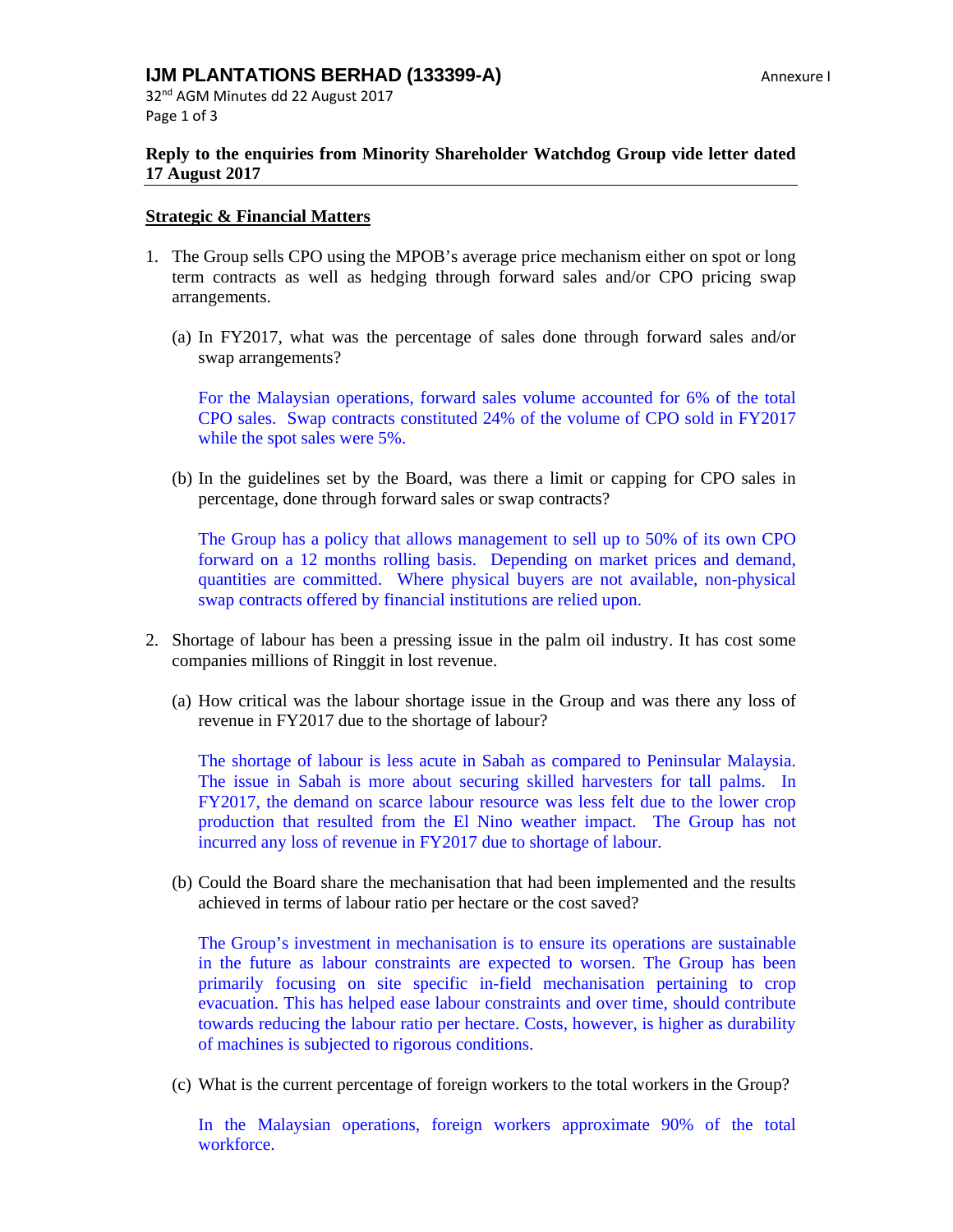## **IJM PLANTATIONS BERHAD (133399-A) Annexure I**

- 3. For the last 14 years, the entire oil palm planting material requirements in the Group's Malaysian operations including all the replanting programme, as well as the Group's requirements in the Indonesian operations were all planted with IJM DxP planting material produced by the Group's Research Centre.
	- (a) How was the current yields of the palms planted with DxP seeds 14 years ago compared to the industry average?

In addition to planting materials, FFB yields are dependent on many factors such as weather, terrain, labour availability and estate practices. Performance of any planting material cannot be compared with another easily. However, based on commercial results, the IJMP DxP seeds are considered among the better seeds, particularly for its early high yields, oil and kernel content and low Dura contamination.

(b) Would there be any plan to produce DxP seeds for commercial sales?

The IJMP DxP seeds have been sold commercially since 2010.

- 4. As at 31 March 2017, the amount due from non-controlling interest totaled RM38.7 million. As explained in Note 19 (b) $(v)$  to the Financial Statements, these amounts are operational in nature on furtherance of the overseas subsidiaries business operations.
	- (a) What is the principal activities of these subsidiaries and what is the effective equity interest of IJM in these subsidiaries?

The principal activities of the subsidiaries are cultivation of oil palms and processing of FFB. The effective equity interests of IJM Plantations in these entities range between 90-95%. Refer to page 5 of the Annual Report.

(b) Could the Board share the latest financial positions of these subsidiaries and their outlook in the coming years?

The subsidiaries form the Group's operations in Indonesia. The outlook is as stated in the Management Discussion and Analysis on page 27 of the Annual Report and segmental reporting in page 162-164.

(c) Is the amount expected to increase further in the coming years and when would management intend to demand for repayment of the amount?

The amount is not expected to increase materially in the coming years. Repayment would coincide with the dividends paid by these subsidiaries.

## **Corporate Governance**

The internal Audit function has been outsourced to the Internal Audit Department of IJM Corporation Bhd. As reported in the Audit Committee Report, the internal audit costs incurred for the Group for the financial year 31 March 2017 was approximately RM600,000. For the financial year ended 31 March 2016, the internal audit fees charged to the Group was only RM160,000.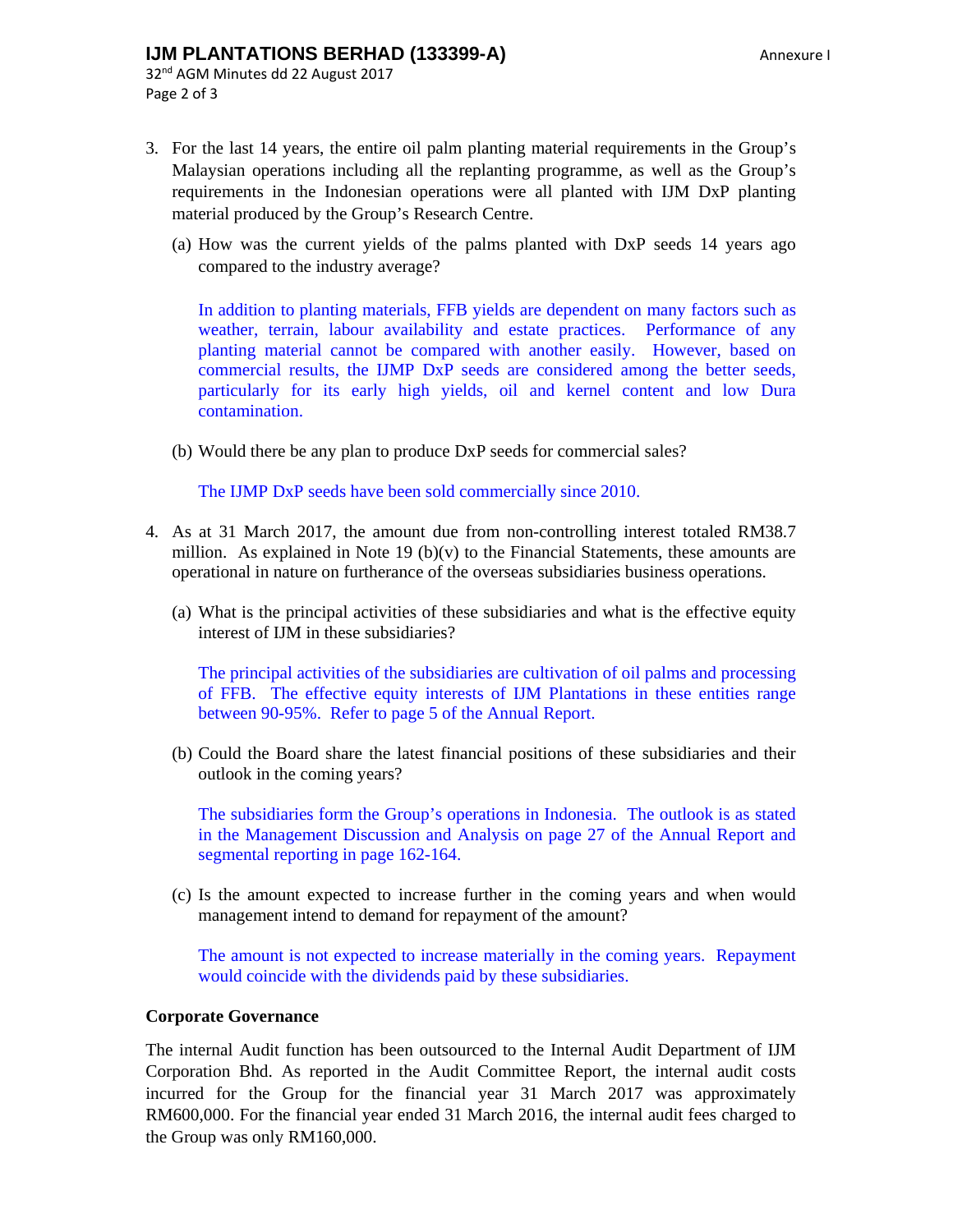# **IJM PLANTATIONS BERHAD (133399-A)** Annexure I

32nd AGM Minutes dd 22 August 2017 Page 3 of 3

(a) What was the reason for the significant increase in the internal audit fees for the Group?

In the FY2017 Annual Report, the figures include IJM Corporation's group internal audit cost and cost of the internal audit staff based in Sabah and Indonesia.

In FY2016, the audit fees related to the IJM Corporation's group internal audit cost only.

(b) Could the Board share the basis of the fees charged by IJM Corporation Bhd?

The fees charged by IJM Corporation Bhd is based on proportionate time incurred by the internal audit staff of IJM Corporation Bhd assigned to undertake the internal audit work for IJM Plantations.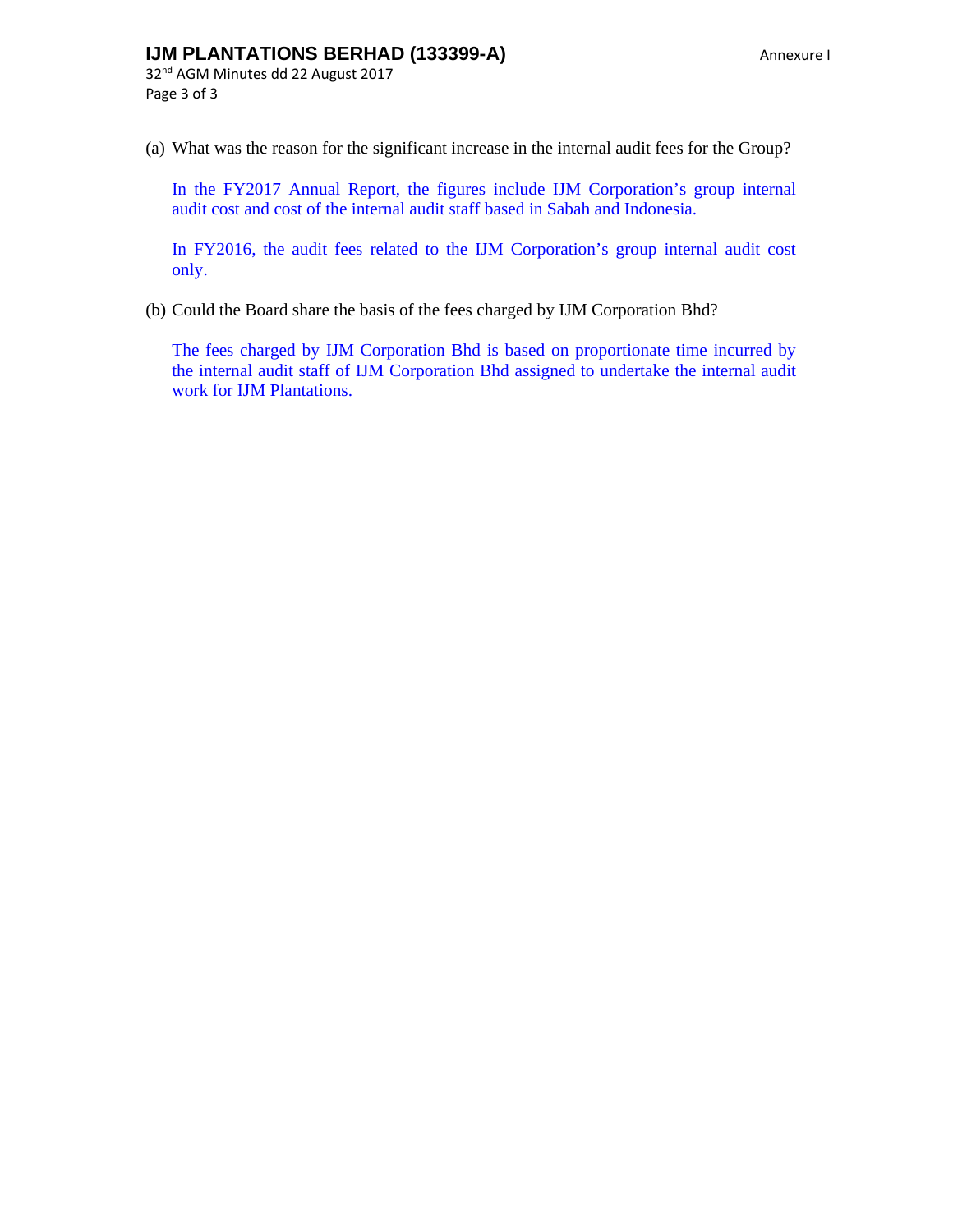## **Pertinent Questions and Answers at the Annual General Meeting**

- Q1. What is the yield profile for the first five (5) years of the Group? The normal yield profile is between 80% to 100% of industry average. The yield profile for the Malaysian operations of the Group is on the higher side of the normal industry range, whereas for the Indonesian operations, the yield profile appeared to be lower. What are the long term measures taken by the Group to improve the yield for the Indonesian operations?
- A1. The yield profile would be affected by factors such as location of the plantations, type of terrain and infrastructure available for operational efficiency. The yield profile for the Malaysian operations was higher partly due to the established infrastructure including the mill availability in the vicinity. On the other hand, the plantation in Indonesia is located in remote and interior area with less effective infrastructure. Non-availability of mills in the vicinity coupled with no market off-take of young crops also impacted the yield profile of the Indonesian operations. The yield would improve upon the establishment of infrastructure.
- Q2. The FFB crop production of the Malaysian operations has declined from 480,591 metric tonnes in financial year ("FY") 2016 to 464,019 metric tonnes in FY 2017 due to weather phenomena. When will the Company sees the FFB crop production to be normalised from the lingering weather effect of the El Nino and La Nina?
- A2. Recovery from the weather phenomena will normally take about two (2) years. Unfortunately, there was a back-to-back from drought to heavy rainfall phenomenon which had also adversely impacted the Group's FFB production. Nevertheless, viewing from the palm flowers pattern, the Group is expected to see a better recovery in the FFB production in the next FY.
- Q3. The Group has initiated the use of digital devices in its supervision of estate operations, in particular in the Desa Talisai Estate in Sabah. When will the Group be able to fully implement the digital devices for the entire estate operations in Sabah?
- A3. The Group started implementing the digital devices in one (1) of the estates in Sandakan region and has now moved to cover the entire estate operations in the Sugut region. The decision on implementing the digital device would depend on consideration such as the GPS signals and the volume on crop information, it would not be viable to implement the digital data logger for the replanting areas as there is no crop information available. Prudent and practical approach has been adopted in the digitalisation of the estates operations of the Group.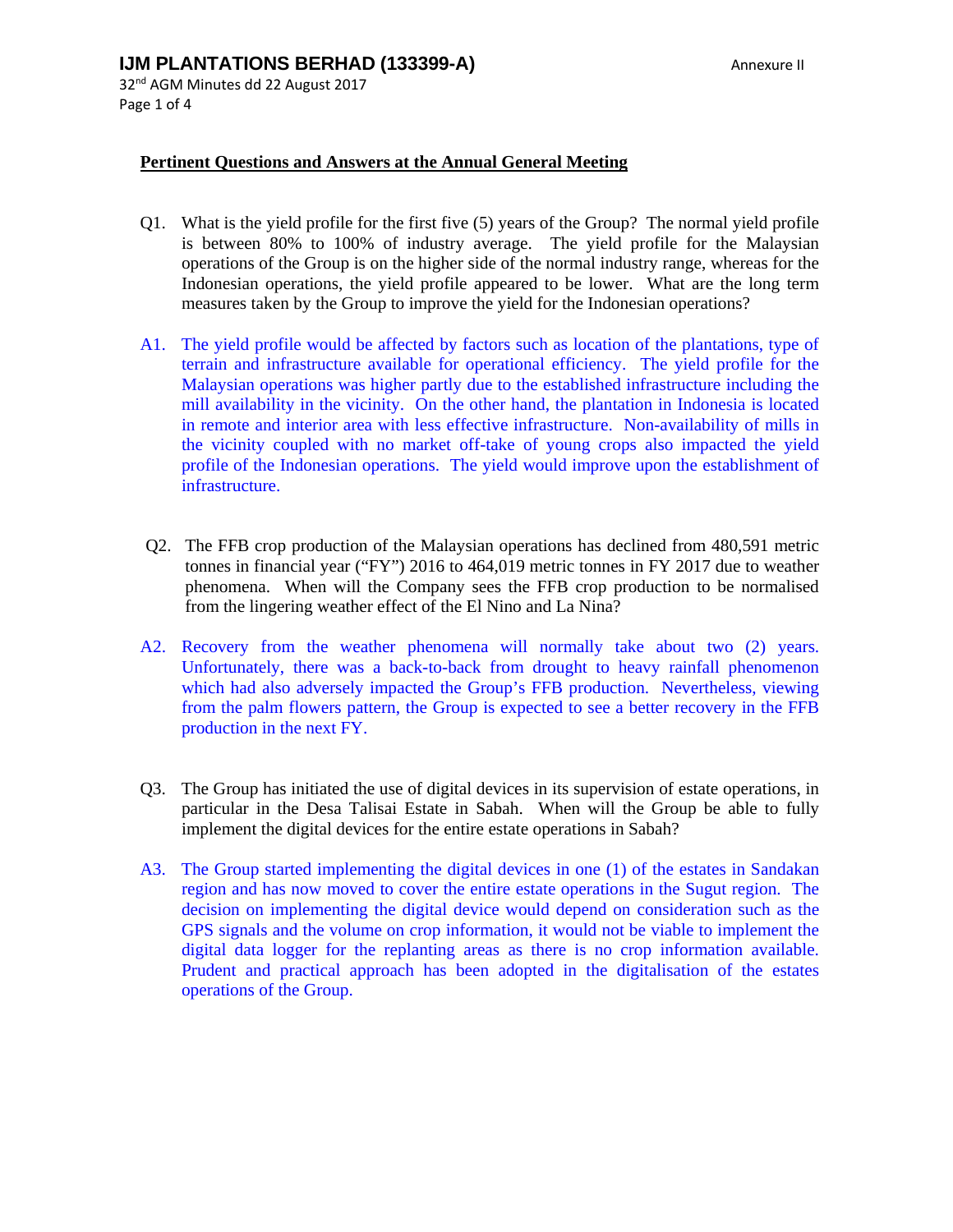- 32nd AGM Minutes dd 22 August 2017 Page 2 of 4
	- Q4. There was a deferred tax of about RM10 million charged in the fourth quarter of the FY 2017. Is it an one-off item or a recurrent item?
	- A4. The RM10 million charged was mainly due to derecognition of deferred tax assets ("DTA") arising from tax losses in the Indonesian operations. Pursuant to the Indonesian tax law, the tax losses if not utilised within five (5) years, would expire and could no longer be available for set off against profits. In view of the lower FFB production in FY 2017, subsequent years' production were assumed to be lower, thereby reducing the Group's profitability prospect. As such, the Group was required to derecognise about RM10 million of the unutilised tax losses. It is not a one-off tax item as Management will review the DTA annually against future profitability based on appropriate revised key assumptions, such as crude palm oil prices and FFB production, to decide on recognition and derecognition of the DTA in future.
	- Q5. What is the production cost per metric tonne for the Malaysian and Indonesian operations?
	- A5. The production cost per metric tonne for the Malaysian operations was approximately RM1,600 and for Indonesian operations was higher mainly due to the lower FFB yield from the large area under young maturity.
	- Q6. What is the replanting cost per hectare in Sabah? About 3,000 hectares of land has not been planted under the Indonesian operations, when will it be planted and what is the planting cost?
	- A6. The replanting cost to maturity in Sabah ranged between RM7,000 and RM8,000 per hectare on flat area, whilst an average of RM12,000 per hectare on more difficult terrain. Out of the 3,000 hectares of land not planted in Indonesia, 1,500 hectares is targeted to be planted in FY 2018. The planting will be undertaken in stages over the next two (2) to three (3) years, at a planting cost of about RM20,000 per hectare.
	- Q7. With reference to page 145 of the Annual Report, there is a plantation expenditure comprising employee benefits expenses, retirement benefits, payments to contractors and suppliers, and finance costs which was capitalised during the FY. To what extent does the Company capitalise these expenditure and when will these expenditure be amortised?
	- A7. The plantation expenditure is generally classified into three (3) categories, namely land clearing, immature maintenance and general charges, which was currently being capitalised. The Group is presently applying the capital maintenance method and the plantation expenditure is not being amortised. Come FY 2019, with the adoption of the new Amendments to MFRS 116, such plantation expenditure would be amortised over a period of 22 years (assuming the life span of palm for 25 years minus three (3) years of immature period), where the profits of the Group would be reduced accordingly. The impact on the profits however be cushioned by the replanting cost that would no longer be charged to the Income Statement but instead capitalised into plantation expenditure.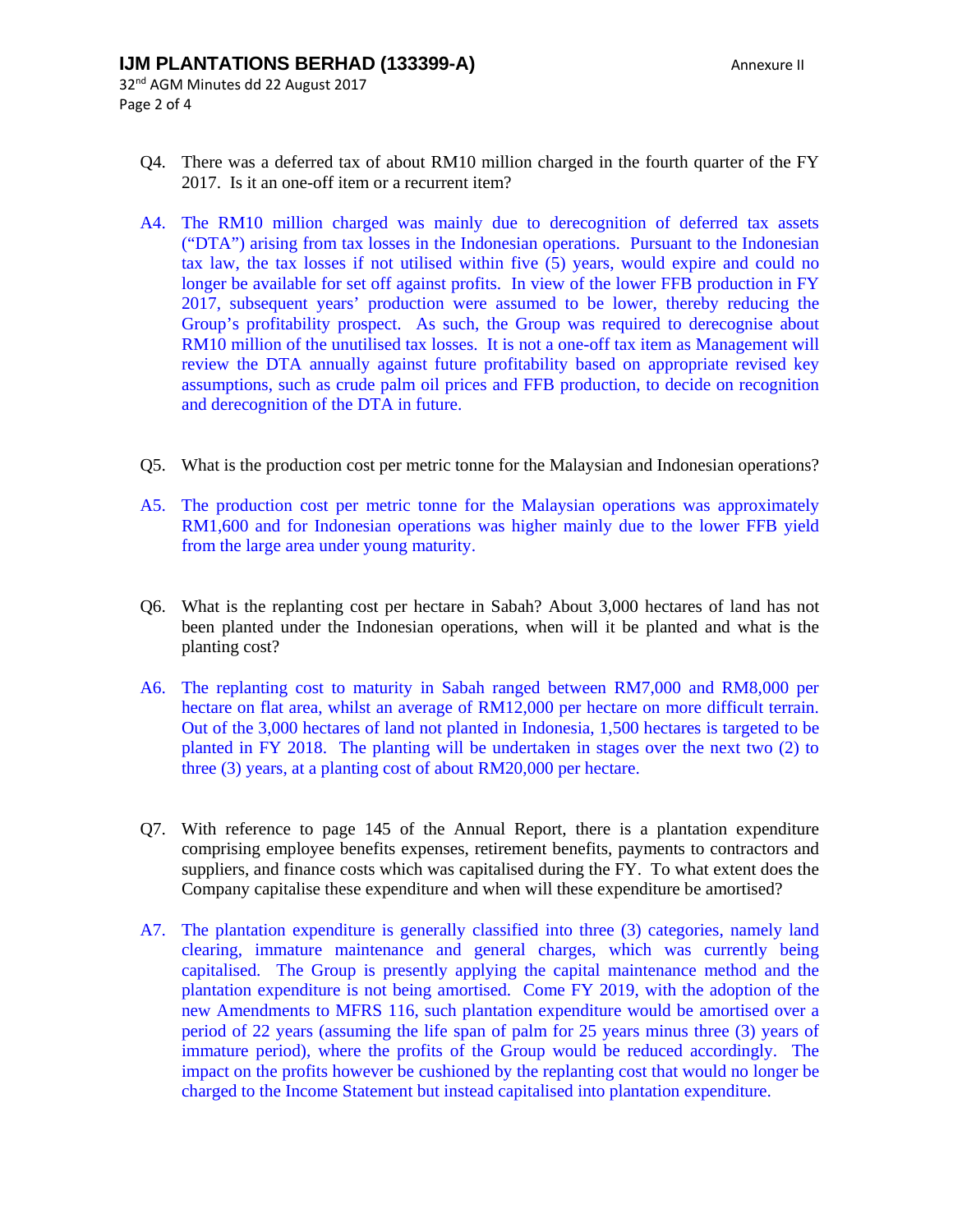- Q8. With reference to page 29 of the Annual Report, the Net Profit attributable to the Owners of the Company ("Net Profit") had increased to RM115 million in FY 2017 from RM24 million in FY 2016. How does the Net Profit correspond with the increase in employee benefits expense (page 137 of the 2017 Annual Report), Directors remuneration (page 138 on the 2017 Annual Report) and dividend payment? The dividend yield of the Company was about 2.2% based on financial year closing share price. Can the Board consider paying a better dividend to its shareholders?
- A8. The staff salary increment is based on consideration, among others, cost of living; whilst bonus payouts are based on both staff and Group's performance including profitability. There was no change and the same formula has been adopted in rewarding employees thus far.

As for the Directors' fees for the Non-Executive Directors, an adjustment has been proposed after the Nomination and Remuneration Committee of the Company undertook a review exercise, where they had studied and benchmarked the Directors' fees payout against other peer plantation companies. The increase was also endorsed by the holding company.

In relation to dividend, the Company is being guided by its dividend policy in paying the annual dividend to its shareholders. In FY 2016, the Company paid an interim dividend of 5 sen per share. With an improved financial performance of the Group for FY 2017, a higher interim dividend of 7 sen per share was paid recently in July 2017, the higher dividend represented a 40% increase from the FY 2016. This is after due consideration of the capital commitment for the Indonesian operations and the replanting activities in the Malaysian operations.

- Q9. With reference to page 23 of the Annual Report, the Company (through Gunaria Sdn Bhd, a wholly-owned subsidiary) had on 1 March 2017 entered into a Novation Agreement with KL-Kepong Plantation Holdings Sdn Bhd ("KLKPHSB") and an individual shareholder. What is the impact of the execution of the Novation Agreement to the Group?
- A9. There is no impact to the Group since the Novation Agreement relates to the novation of rights, benefits and obligations of Gunaria Sdn Bhd under the Conditional Share Subscription Agreement dated 21 November 2014 to PT Indonesia Plantation Synergy, a 90% subsidiary of the Company in Indonesia.